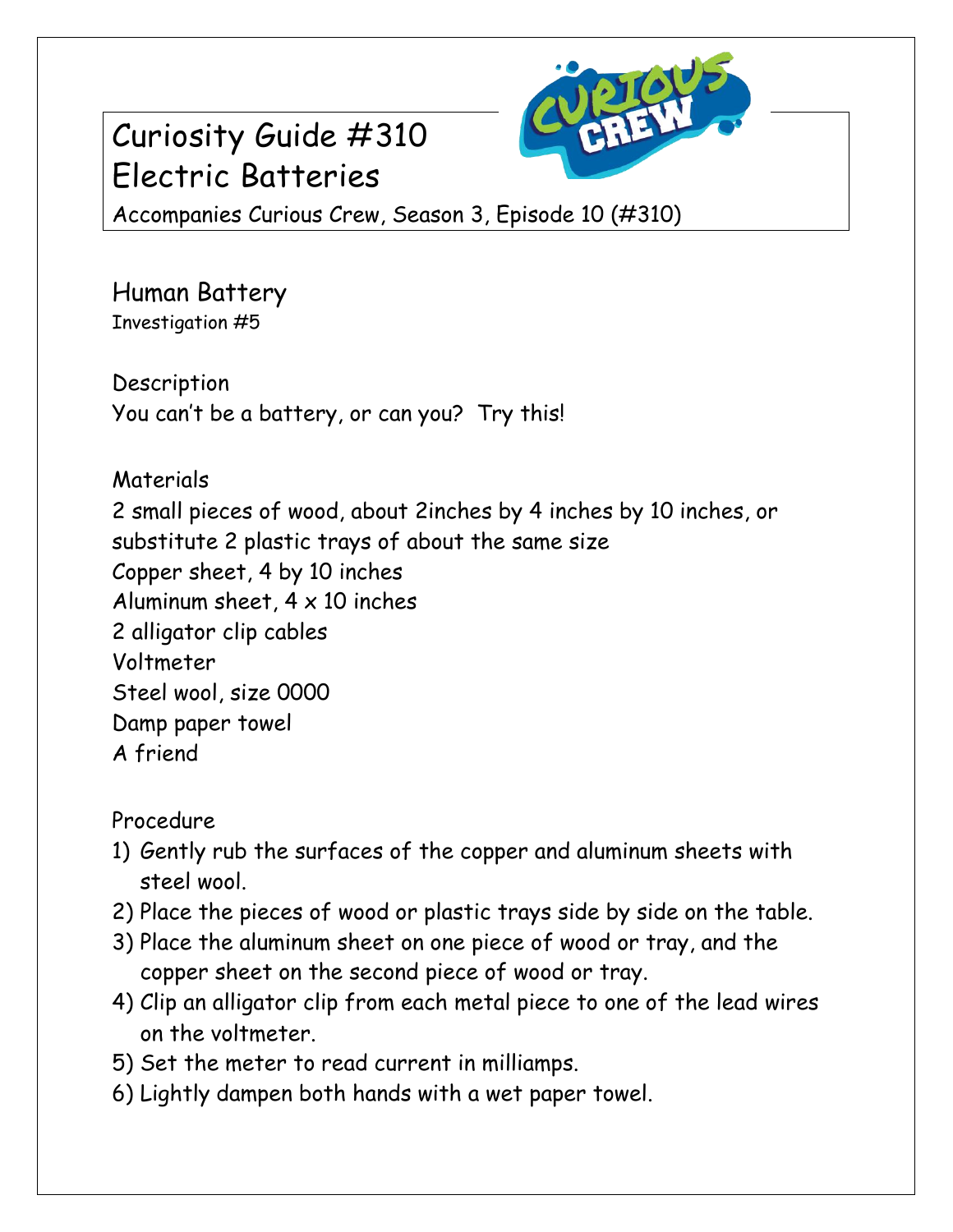- 7) Lay one hand flat on the surface of each metal piece. Make sure that your hands don't touch.
- 8) Is there a change in the voltmeter?
- 9) Is the number negative? Try switching the lead wires between the metal plates.
- 10)What happens if two people hold hands and place their opposite hands on the plates?

My Results

## Explanation

Batteries are used to change chemical energy into electrical energy through a redistribution of electrons between different metals and a solution. Every battery has three components. These are an electrolyte and two electrodes--an anode, and a cathode. A chemical reaction happens when two different metals are connected by an electrolyte, which provides a path for electrons to move from one metal to the next.